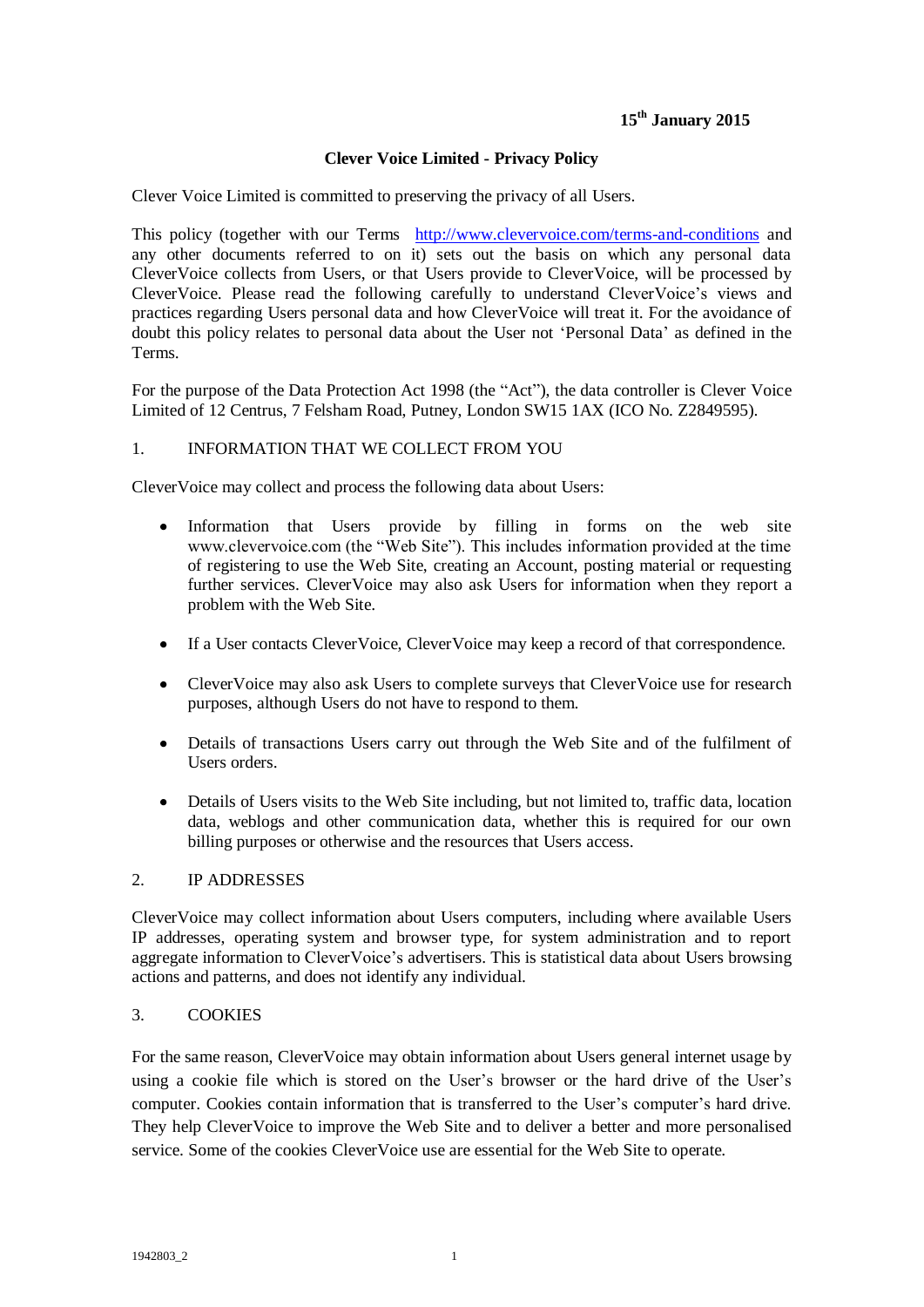If a User registers with CleverVoice or if a User continues to use the Web Site, that User agrees to CleverVoice"s use of cookies.

Cookies are widely used in order to make web sites work, or work more efficiently, as well as to provide information to the owners of the web sites.

Please note that our advertisers may also use cookies, over which CleverVoice have no control.

Users block cookies by activating the setting on the User"s browser which allows the User to refuse the setting of all or some cookies. However, if Users use their browser settings to block all cookies (including essential cookies) that User may not be to access all or parts of the Web Site. Unless Users have adjusted their browser setting so that it will refuse cookies, CleverVoice"s system will issue cookies as soon a User visits the Web Site.

#### Google Analytics

The Web Site uses Google Analytics, a web analytics service provided by Google, Inc. ("Google"). Google Analytics uses cookies, to help the Web Site analyse how Users use the Web Site. The information generated by the cookie about a User's use of the Web Site (including your IP address) will be transmitted to and stored by Google on servers in the United States. Google will use this information for the purpose of evaluating the User's use of the Web Site, compiling reports on Web Site activity for web site operators and providing other services relating to web site activity and internet usage. Google may also transfer this information to third parties where required to do so by law, or where such third parties process the information on Google"s behalf. Google will not associate a User"s IP address with any other data held by Google. Users may refuse the use of cookies (as above). By using the Web Site, the User consents to the processing of data about that User by Google in the manner and for the purposes set out above.

#### 4. WHERE WE STORE YOUR PERSONAL DATA

The data that CleverVoice collect from Users may be transferred to, and stored at, a destination outside the European Economic Area ("EEA"). It may also be processed by staff operating outside the EEA who work for CleverVoice or for one of their suppliers. Such staff maybe engaged in, among other things, the fulfilment of a User's order, the processing of a User's payment details and the provision of support services. By submitting their personal data, a User agrees to this transfer, storing or processing. CleverVoice will take all steps reasonably necessary to ensure that Users data is treated securely and in accordance with this privacy policy.

All information Users provide to CleverVoice is stored on their secure servers. Any payment transactions will be encrypted using SSL technology. Where CleverVoice have given a User (or where a User has chosen) a password which enables the User to access certain parts of the Web Site, the User is responsible for keeping this password confidential. CleverVoice ask Users not to share passwords with anyone.

Unfortunately, the transmission of information via the internet is not completely secure. Although CleverVoice will do their best to protect Users personal data, CleverVoice cannot guarantee the security of Users data transmitted to the Web Site; any transmission is at the User's own risk. Once CleverVoice have received a User's information, CleverVoice will use strict procedures and security features to try to prevent unauthorised access.

## 5. USES MADE OF THE INFORMATION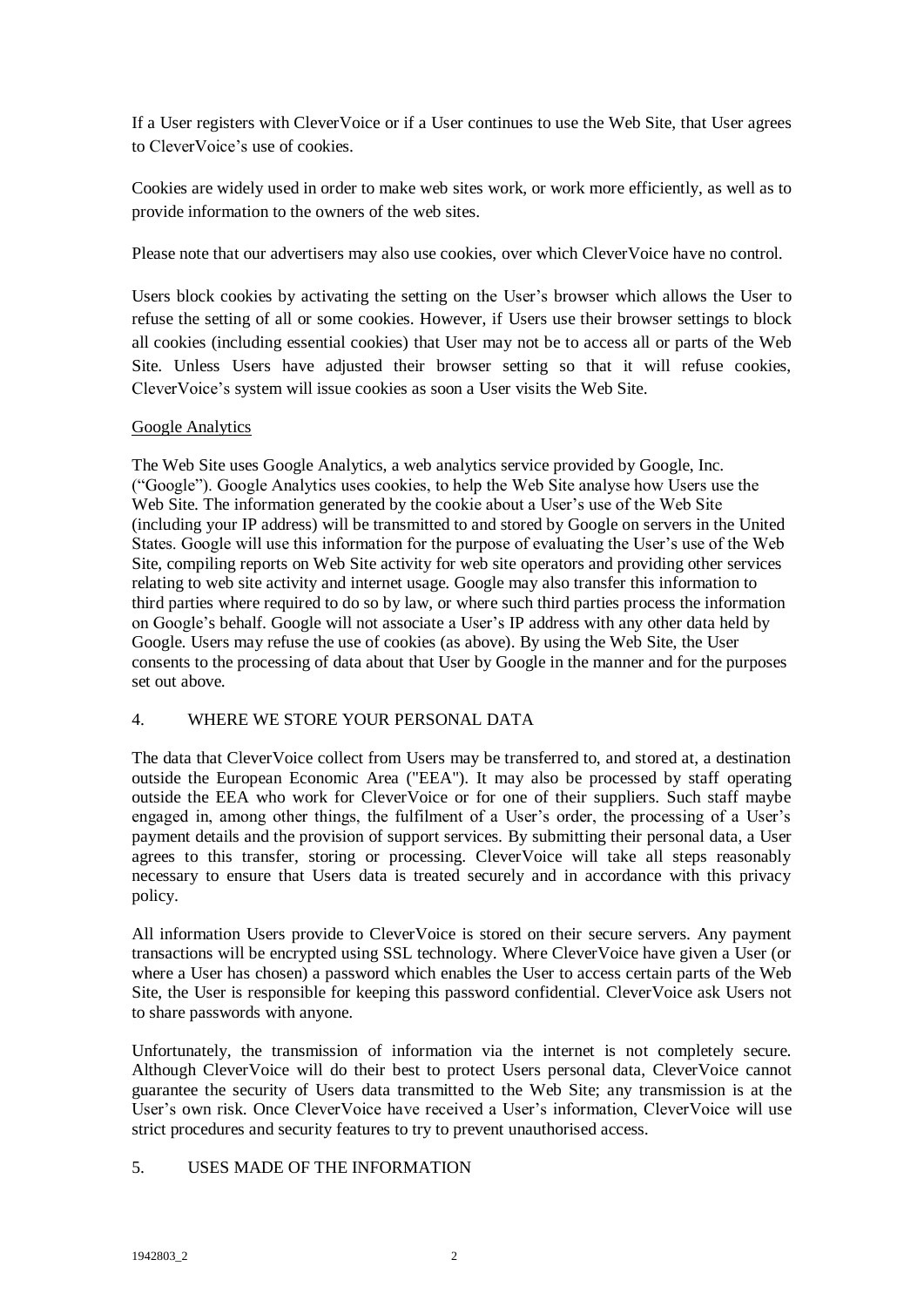CleverVoice use information held about Users in the following ways:

- $\bullet$ To ensure that content from the Web Site is presented in the most effective manner for the User and for the User"s computer.
- To provide User's with information, products or services that the User request from CleverVoice or which CleverVoice feel may interest the User, where the User has consented to be contacted for such purposes.
- To carry out CleverVoice"s obligations arising from any contracts entered into between the User and CleverVoice.
- To allow the User to participate in Interactive Services or CleverVoice Services, when a User chooses to do so.
- To notify Users about changes to CleverVoice"s services, including the Interactive  $\bullet$ Services or the CleverVoice Services.
- To administer, support, improve and develop CleverVoice"s business and the services they offer.

CleverVoice may also use a User"s data to provide the User with information about goods and services which may be of interest to the User and CleverVoice may contact the User about these by post or telephone.

If the User is an existing customer, CleverVoice will only contact the User by electronic means (e-mail or SMS) with information about goods and services similar to those which were the subject of a previous sale to the User.

If a User does not want CleverVoice to use their data in this way, or to pass the User"s details on to third parties for marketing purposes, the User should tick the relevant box situated on the form on which CleverVoice collect the User's data or contact CleverVoice at info@clevervoice.com.

CleverVoice do not disclose information about identifiable individuals to their advertisers, but they reserve the right to provide them with aggregate information about Users. CleverVoice may also use such aggregate information to help advertisers reach the kind of audience they want to target. Clever Voice may make use of the personal data they have collected from Users to enable them to comply with their advertisers' wishes by displaying the advertisers' advertisement to that target audience.

## 6. DISCLOSURE OF YOUR INFORMATION

CleverVoice may disclose Users personal information to any member of their group, which means their subsidiaries, their ultimate holding company and its subsidiaries, as defined in section 1159 of the UK Companies Act 2006.

CleverVoice may disclose Users personal information to third parties:

In the event that CleverVoice sell or buy any business or assets, in which case  $\bullet$ CleverVoice may disclose Users" personal data to the prospective seller or buyer of such business or assets.